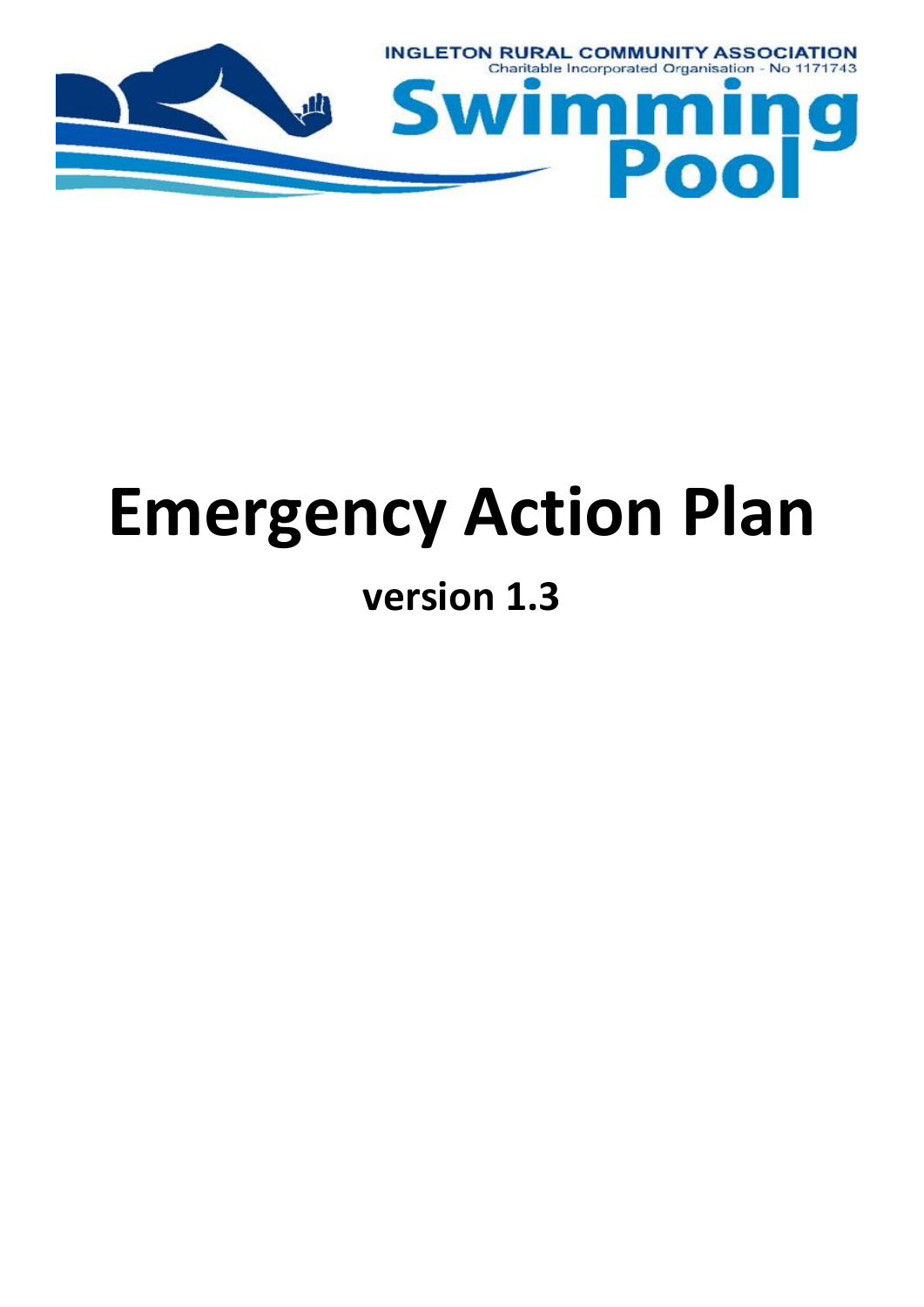#### **Table of Contents**

| 1.   |  |
|------|--|
| 1.1  |  |
| 1.2  |  |
| 2.   |  |
| 3.   |  |
| 4.   |  |
| 5.   |  |
| 6.   |  |
| 7.   |  |
| 8.   |  |
| 9.   |  |
| 10.  |  |
| 11.  |  |
| 12.  |  |
| 13.  |  |
| 14.  |  |
| 15.  |  |
| 15.1 |  |
| 15.2 |  |
| 15.3 |  |
| 15.4 |  |
| 16.  |  |
| 17.  |  |
| 18.  |  |
| 19.  |  |
| 20.  |  |
| 21.  |  |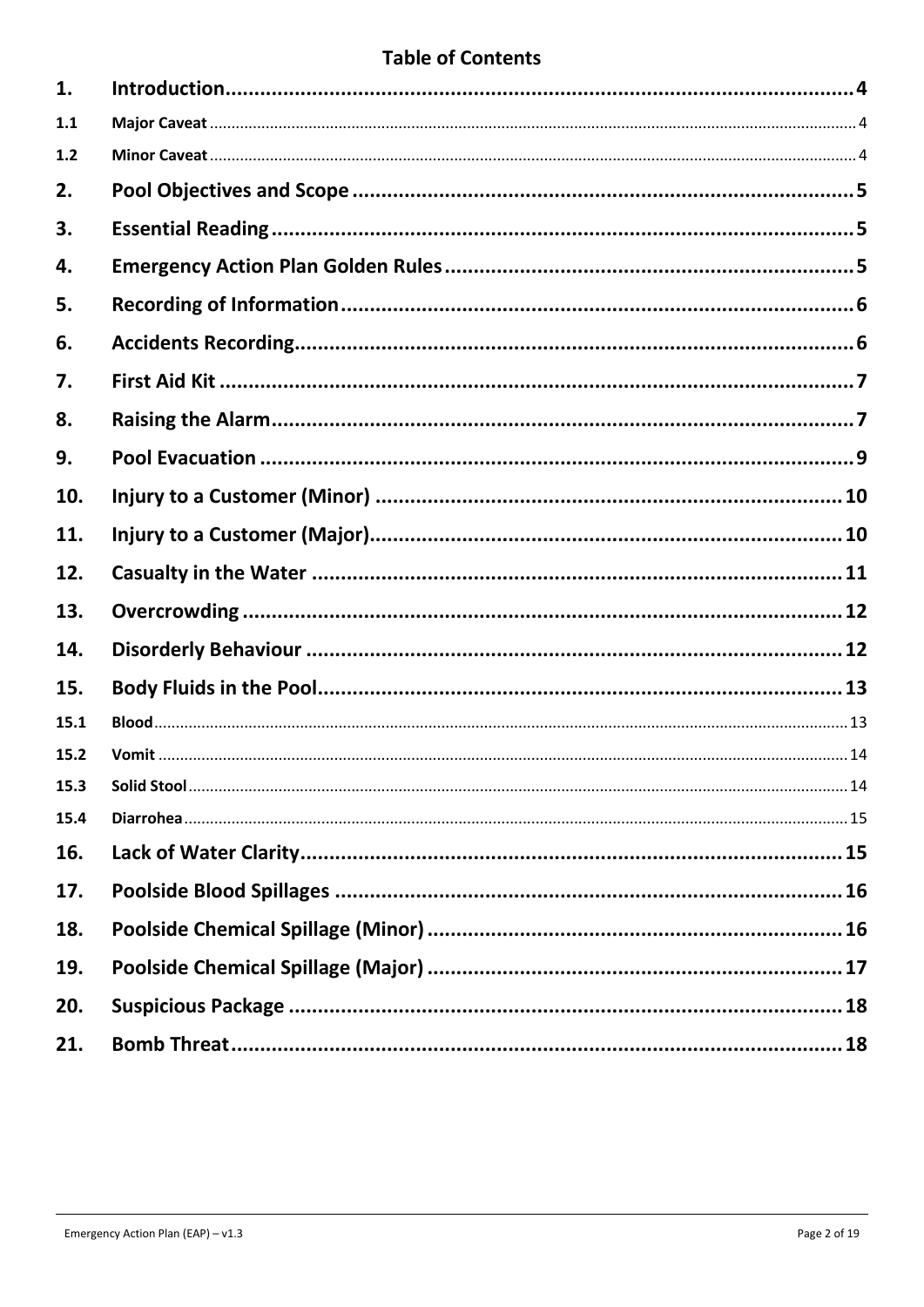#### **Review History**

| Date       | <b>Version</b>   | <b>Issued Details</b>                                                      |
|------------|------------------|----------------------------------------------------------------------------|
| 2016-03-27 | 0.1              | Nigel Thompson, new document for initial review                            |
| 2016-05-01 | 1.0              | Nigel Thompson - issued following review                                   |
| 2017-05-13 | 1.1              | Nigel Thompson - issued following review                                   |
| 2018-05-27 | 1.2 <sub>2</sub> | Rachel Whaley – updated and issued (Sections 12 – defibrillator- and 13)   |
| 2022-05-18 | 1.3              | Jackie Rowe - issued following update & review (Sections 5, 9, 12, 13, 14) |
|            |                  |                                                                            |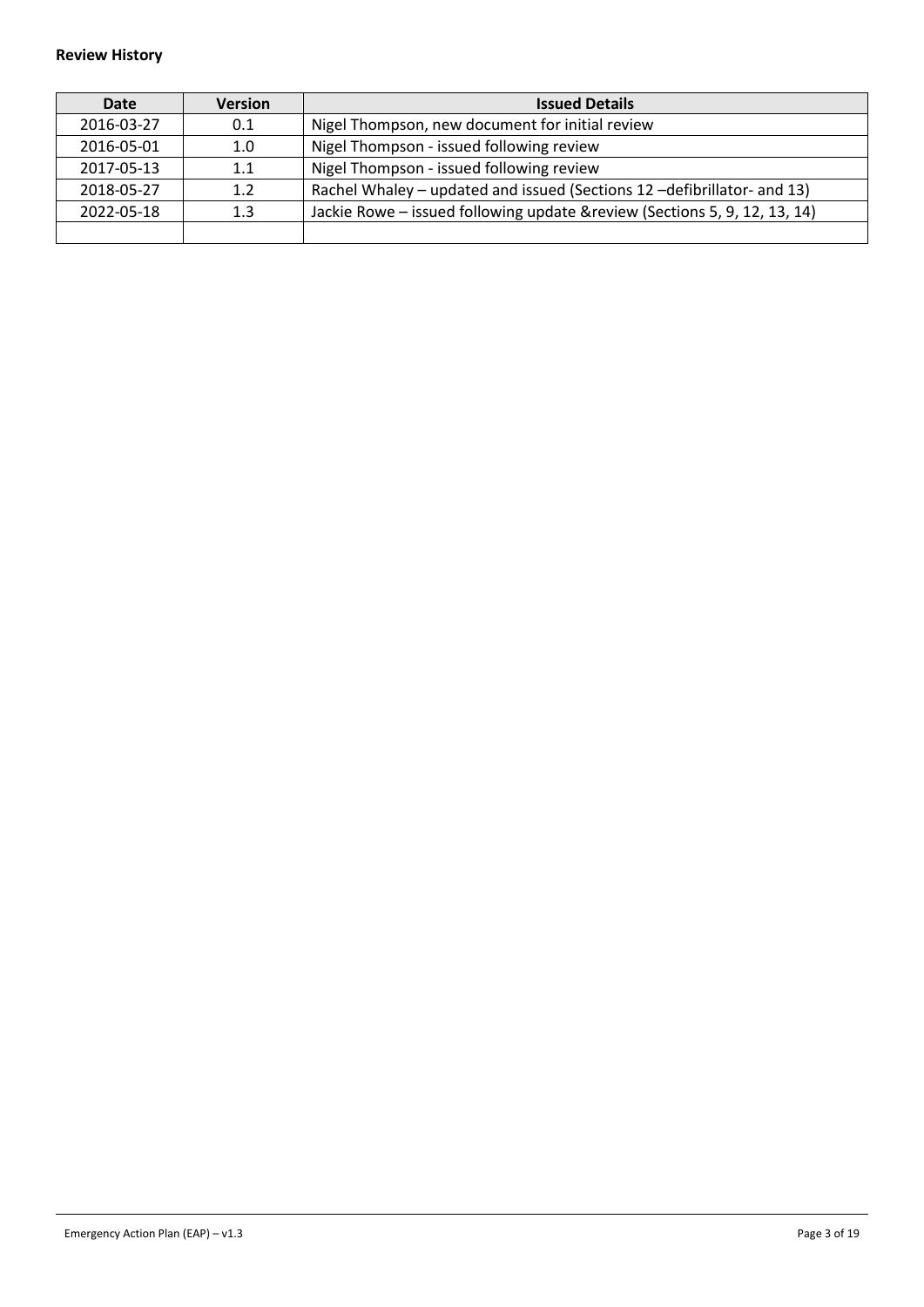#### <span id="page-3-0"></span>**1. Introduction**

The Health and Safety Executive (*HSG179 – Managing health and safety in swimming pools*) recommends that every pool operator should prepare a written operating procedure setting out the organisation and arrangements for ensuring user safety. This document will be a reference for all staff, both paid and volunteer.

Individual members of staff and volunteers have a responsibility to know and fully understand the contents of this document and all documents referred to within, in addition each member of staff and volunteer has a duty of care to customers, to other staff and volunteers and to themselves.

This document is essential reading for all staff and volunteers.

As this document is continually evolving then any request for change to this document, or any documentation should be passed to the Pool Supervisor or a member of the committee. All input is gladly received as we strive to produce correct and accurate documentation and process.

#### <span id="page-3-1"></span>**1.1 Major Caveat**

As Ingleton Swimming Pool is an open air facility, it is only open for 3 months of the calendar year which is generally throughout the months of June, July and August. As a direct result of this, it operates within the constraints of a greatly reduced operating budget and available resource pool when compared to other swimming pool facilities around the UK. Whilst every effort is made by the Ingleton Swimming Pool Management Committee, staff and volunteers to meet, and where possible exceed, the regulation, policy and processes that are required to operate a swimming pool facility it is inevitable that there are certain areas and situations where it is financially impossible to provide everything to everybody. Ingleton Swimming Pool takes a pragmatic approach where this is necessary to ensure that this facility remains available for continued generations of local and visitors to enjoy while meeting all legal and regulatory requirements and providing a safe and enjoyable local facility.

#### <span id="page-3-2"></span>**1.2 Minor Caveat**

The Swimming Pool Management Committee have produced, reviewed and agreed this document and the processes and procedures outlined within it. However, given that we are only open for 3 months of the calendar year and there is often no continuity of staff from one year to the next, we are aware that at a local operation day to day level there may be some slight deviations from the defined within this document. These deviations may only be temporary (for one season or less) or permanent (in which case this document will be updated) but providing any deviations have been discussed and agreed by the necessary Swimming Pool Committee and they do not degrade the service provided to the general public or increase the safety risk of the pool operations then Ingleton Swimming Pool Management Committee has no objection. We are continually striving to improve the level of service and operational efficiency of the swimming pool. The Ingleton Swimming Pool Management Committee are not always best placed to see where improvements can be found which is why we rely on the professionalism and dedication of our staff and volunteers to help us delivery and improve the services we provide.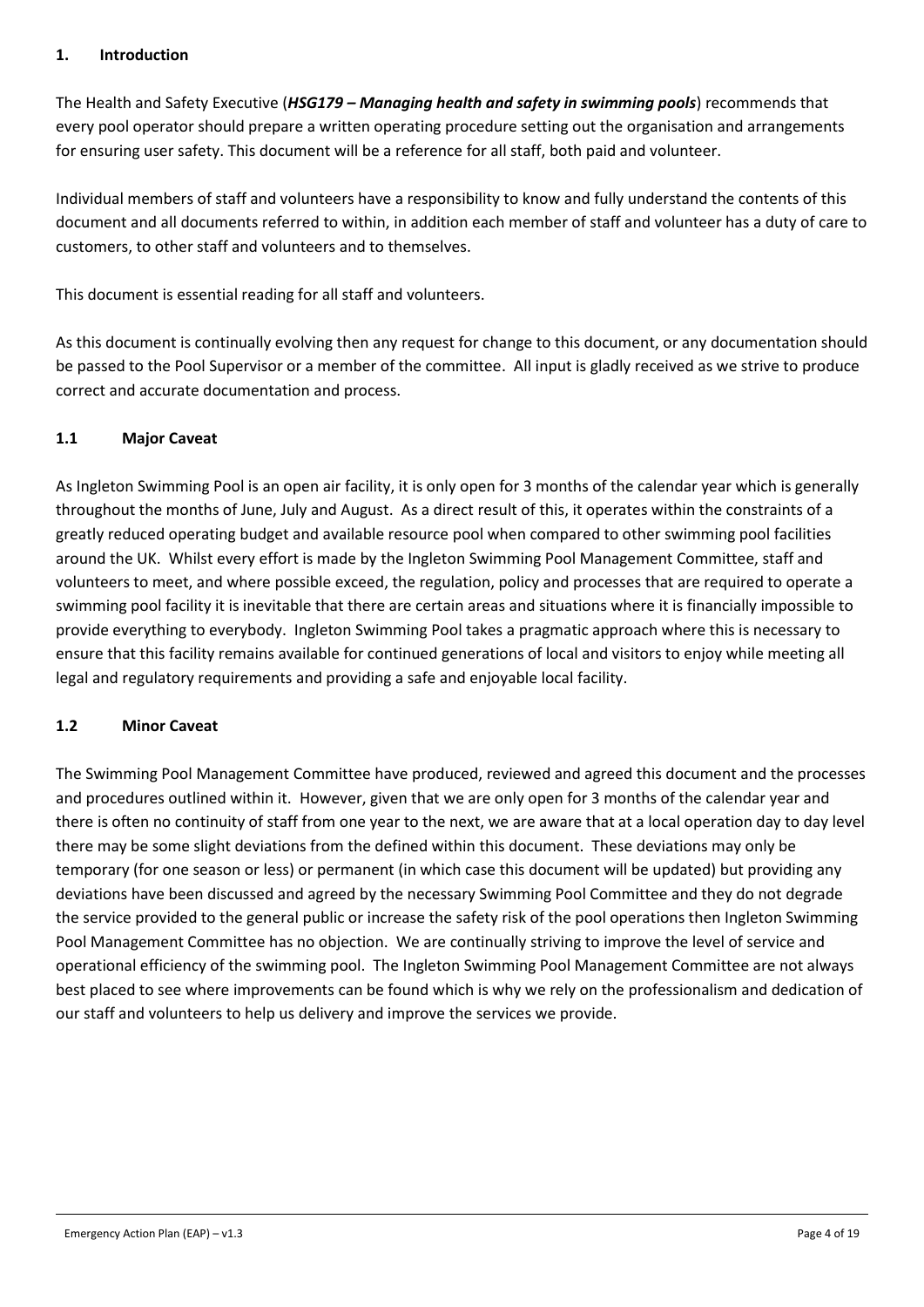#### <span id="page-4-0"></span>**2. Pool Objectives and Scope**

The objectives of Ingleton Swimming Pool Management Committee are to:

- Ensure that swimming pool activities are controlled to minimise risk and maintain a safe, clean, enjoyable, beneficial and friendly service
- Establish and maintain good relationships with other clubs, schools and other pool users
- Ensure that the swimming pool runs efficiently within defined financial restraints
- Maximise usage of the swimming pools facilities in order that they may reach optimum levels and increase revenue, without prejudicing the balance of the recreational programme and the needs of the community
- Maintain optimum levels of trained, motivated and flexible staff at all times when the swimming pool is open
- Develop swimming lessons for all ages and abilities

#### <span id="page-4-1"></span>**3. Essential Reading**

The *Pool Safety Operating Procedures (PSOP)* for Ingleton Swimming Pool consists of the following documents:

- *Normal Operating Procedures (NOP)*
- *Emergency Action Plan (EAP)*

Other essential reading:

- *Risk Assessment Plan (RAP)*
- *Child and Vulnerable Adults Protection Policy (CAVPP)*

In the best interest of making the pool documentation applicable and readable to its intended audience we have separated all activities related to the Water Plant Management, the Plant Room and Cleaning and placed them in the following document. This document is only essential reading for staff and volunteers who operate the plant:

• *Plant Operators Procedures (POP)*

This *Emergency Action Plan (EAP)* details the action to be taken in the event of a foreseeable event or emergency.

To ensure that the information in this document remains accurate to the way in which the facility is used, it is important to ensure that this document is regularly reviewed, and where necessary, revised. The details of this process are outlined in the *Master Document Index (MDI).*

It is the overall responsibility of the Ingleton Swimming Pool Management Committee to ensure the safe operation of the pool facility. In practice, on a day to day operational basis when the pool is open during the season then this responsibility falls on the Pool Supervisor, Pool Assistants and Lifeguards.

#### <span id="page-4-2"></span>**4. Emergency Action Plan Golden Rules**

Please remember the following which should help you in the event of a situation:

- Stay calm at all times do not shout
- Always instruct the customers politely but firmly
- Continue to reassure customers in the event of an emergency
- Work as a team and 'Save a Life'
- Remember if in doubt, get them out (of the pool or the premises)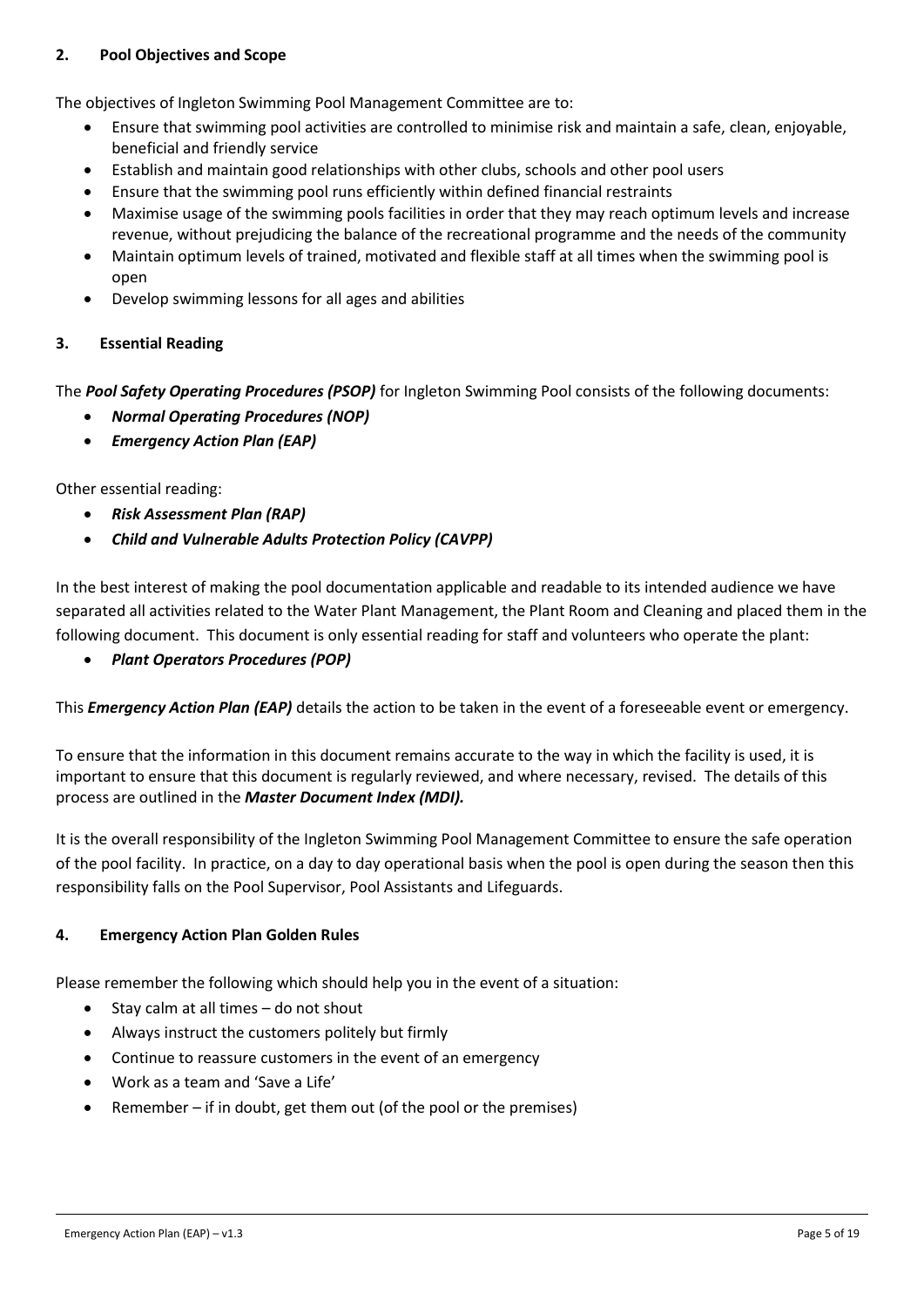#### <span id="page-5-0"></span>**5. Recording of Information**

We try to employ a simple and straight forward approach to recording information. The following are the main forms of day to day reporting and recording of information:

- *Accident Book* used for the recording of any accidents that occur
- *Disciplinary Book* used for the recording of any disciplinary issues that occur
- *Plant Operator Diary* used by the Plant Operators to record notes or handover information
- **Water Quality Log** log of all water testing
- *Plant Room Log* log of all plant procedures and chemicals record
- *Pool Cleaning Log* log of all cleaning procedures
- *Caretaking Log*  log of all caretaking procedures
- *Pool Office Diary* for general staff communication such as handover notes
- *Membership Book* records membership details full membership in the front and temporary in the rear
- *Lifeguard Training Book* records details of Lifeguard training
- *Close Season Checks Log* log of all checks undertaken during the close season (insurance requirement)
- *Staff Weekly Time Sheet* record of staff hours for a particular week
- *Staff Weekly Rota* record of staff working for a particular week

#### <span id="page-5-1"></span>**6. Accidents Recording**

All accidents whether minor or major must be recorded in the *Accident Book* which is located in the Pool Office/Pay Kiosk.

For all accidents record the following:

- Complete the header section above the main Accident Report Form section
- Complete the Accident Report Form section
- Sign and date the Accident Report Form section

In the event of a major accident then a complete and accurate record must be made as soon as possible after the accident has happened. You may wish to record additional information on a separate sheet of paper to enhance the information recorded in the *Accident Book*. This additional information may include the following:

- A Complete statement from all person(s) involved
- A diagram with the position of the accident clearly marked
- If possible, include on the diagram staffing positions and names
- Statements from all staff involved
- Any other detail which may be relevant to the accident

For a major accident, the Health and Safety Executive (HSE) must be advised by the Pool Supervisor, or a suitable delegate, at their earliest convenience, and the official accident (RIDDOR) form completed.

In the case of a serious accident to a member of the public or staff or major incident involving the building or plant the Environmental Health Department of the Craven District Council should be notified.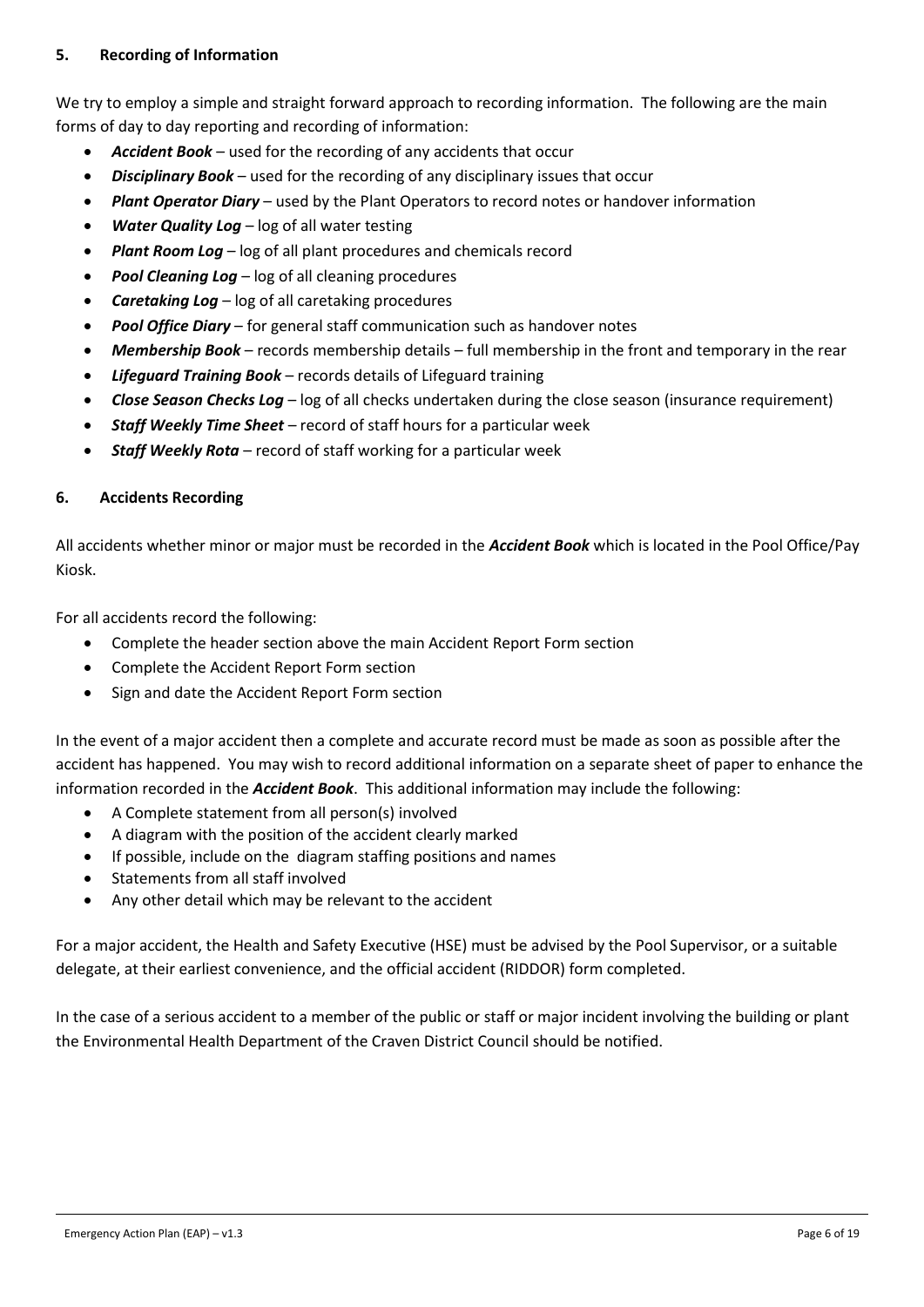#### <span id="page-6-0"></span>**7. First Aid Kit**

This is located in the Pool Office/Pay Kiosk along with the *Reporting of Injuries, Diseases and Dangerous Occurrences Regulations (RIDDOR)* forms.

The Pool Supervisor and Pool Assistants will regularly check the First Aid Kit is kept fully stocked and that all items have not exceeded their expiry date.

#### <span id="page-6-1"></span>**8. Raising the Alarm**

The swimming pool does not have a fire alarm. Communication across the entire facility is easily achieved by voice or through use of a lifeguards whistle.

There is a public address system located in the Pool Office / Pay Kiosk which can also be used to raise an alarm and inform the general public.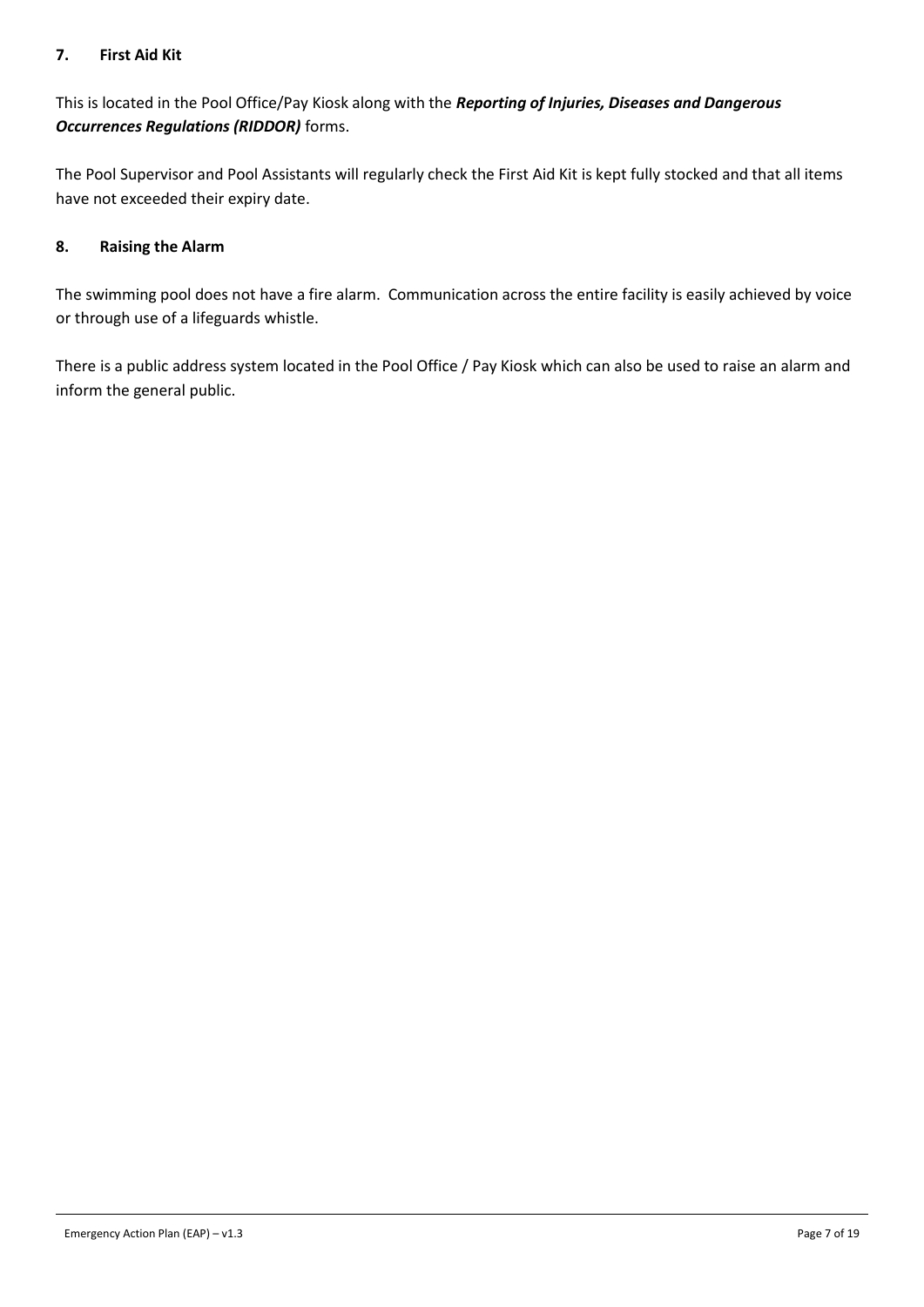## **Lifeguard Whistle Blasts**

| <b>Sound</b>             | <b>Action</b>                                                                                                                                                                      |  |  |
|--------------------------|------------------------------------------------------------------------------------------------------------------------------------------------------------------------------------|--|--|
| <b>One Short Blast</b>   | Used to attract the attention of pool users                                                                                                                                        |  |  |
| <b>Two Short Blast</b>   | Used to attract the attention of other pool<br>members of staff                                                                                                                    |  |  |
| <b>Three Short Blast</b> | Used to signal to other members of staff that<br>an emergency is taking place and that a<br>lifeguard is about to take emergency action,<br>immediate support action must be taken |  |  |
| <b>One Long Blast</b>    | Used to signal to all swimmers that they<br>must clear the pool, this could be because an<br>emergency is taking place significant enough<br>for the lifeguards to clear the water |  |  |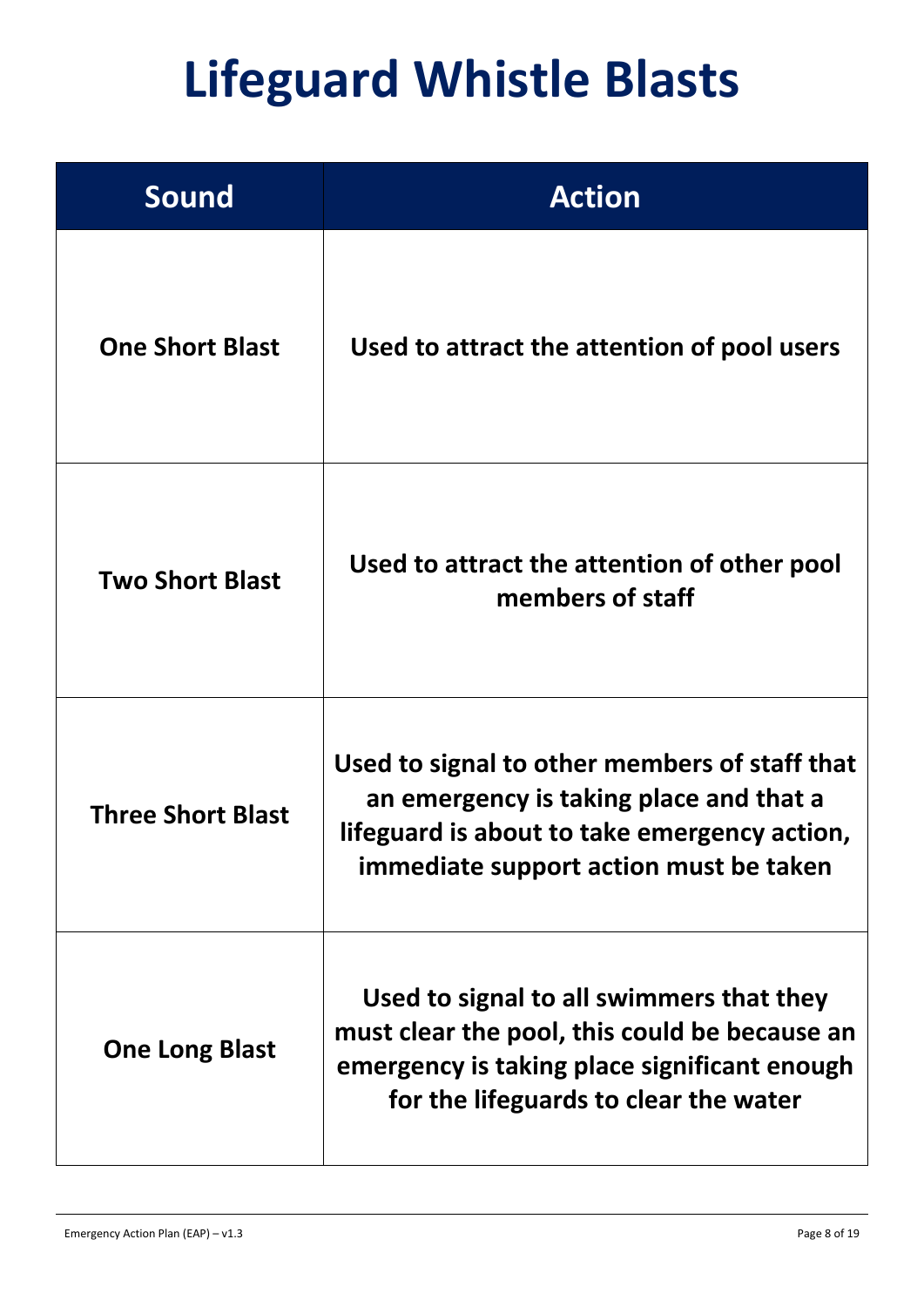#### <span id="page-8-0"></span>**9. Pool Evacuation**

The Evacuation Assembly point is the Picnic Area above the swimming pool.



An evacuation is required for a number of reasons, some of these are:

- *Fire evacuation*
- *Bomb Alert*
- *Chlorine Gas generation*
- *Structural failure*

*Note: If you need to evacuate the pool then follow the same process as outlined in the Bomb Threat section below. If it is not a Bomb Threat then Step 1 can be ignored. Only contact the Emergency Services as highlighted in Step 2 if they are required.*

The primary point for departure is by the *Main Entrance*. If this is not available, then use the *Emergency Exit* gate located at the top of the central steps of the spectator viewing/seating area.

The key for the *Emergency Exit* gate is held in a labelled box in the Pool Office/Pay Kiosk. A spare key for the *Emergency Exit* gate is located in an Emergency Key Box with hammer on a chain which is located on the side of the Disabled Changing room. This is identified by a suitable sign.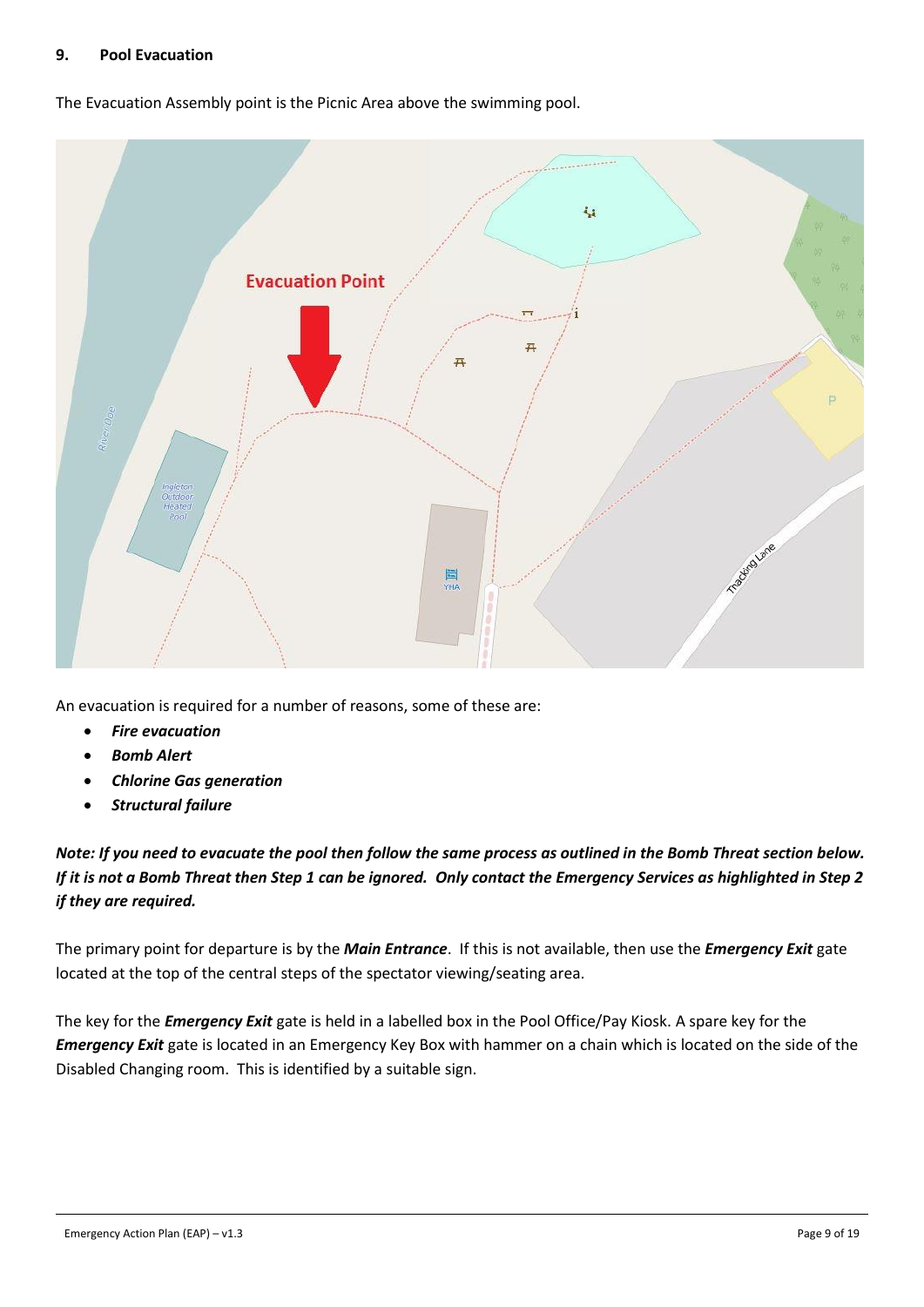Before leaving the site, if possible, staff should check the following areas to ensure everybody has evacuated the premises:

- Check the male and female changing facilities
- Check the Plant room
- Check the bottom of the pool
- Check the disabled changing facilities
- Check the Store room
- Check the Washing room
- Check the Pool Office/Pay Kiosk

On leaving the premises, take the landline handset with you. Landline reception may be possible from outside of the premises where a mobile signal may not be available.

On leaving the premises, the staff should decide whether to lock/secure all entry points to prevent unauthorised access to the swimming pool until the necessary professional services arrive.

#### <span id="page-9-0"></span>**10. Injury to a Customer (Minor)**

If only one lifeguard is on duty then they must observe the pool at all times. Any other staff on site must assist the Lifeguard and the customer.

A minor emergency is one that does not result in a life threatening situation. It will normally be dealt with by the nearest lifeguard, who will follow this basic procedure:

- Lifeguard becomes aware of situation
- Lifeguard alerts other staff that they have responded to an situation using the correct whistle procedure
- The person in the office must offer assistance, and administer any necessary first aid as long as they feel confident to do this
- The *Accident Book* should be completed by the person in the kiosk or by the Lifeguard when they are off pool side
- The *Accident Book* entry is checked by the Pool Supervisor

#### <span id="page-9-1"></span>**11. Injury to a Customer (Major)**

If only one lifeguard is on duty then they must observe the pool at all times. All other staff on site must assist the Lifeguard and the customer.

A major emergency is one, which results in a serious or life threatening situation. The response follows a basic procedure:

- Lifeguard identifies situation
- Lifeguard alerts other staff that they have responded to an situation using the correct whistle procedure (either *two loud blasts* to attract attention or *three loud blasts* if an emergency is occurring)
- All other staff respond to the alert, and report to the poolside
- Admission to the pool should cease until safe conditions are regained
- Clear the pool immediately
- Lifeguard(s) initiate rescue/first aid procedures and remove casualty from the danger area- unless circumstances dictate otherwise
- Other staff will cover vacated patrol areas and clear the pool if necessary
- If required, contact the Emergency Services. It is not permitted to take any casualty to a doctor or hospital by private (staff) car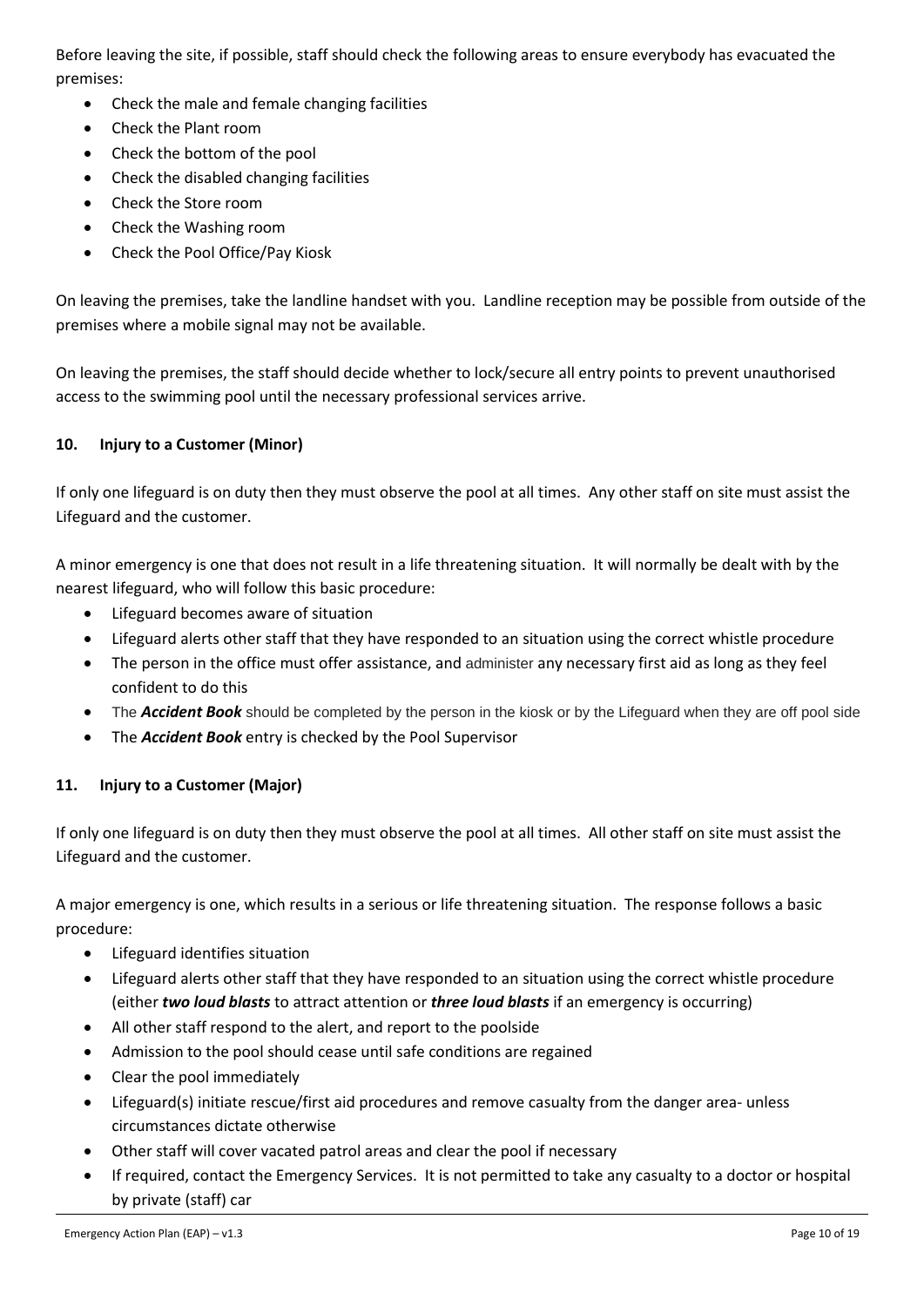- If required, contact a relative of the customer
- Lifeguard completes the *Accident Book* entry and returns to duty
- The *Accident Book* entry is checked by the Pool Supervisor
- The Pool Supervisor will send a report to the Health and Safety Executive in respect of any breaches of the Reporting of Injuries, Diseases and Dangerous Occurrences Regulations (RIDDOR) within 7 days

*Note:* Paper RIDDOR forms can be filled in by a Lifeguard but the full RIDDOR form must be filled in online by the Pool **Supervisor** 

*Note:* Only a registered medical practitioner can pronounce a person dead.

#### <span id="page-10-0"></span>**12. Casualty in the Water**

Follow the process outlined in the *Injury to a Customer (Major)* detailed above.

Upon discovery of a casualty in difficulty whilst patrolling the poolside try and attract the attention of any other member of staff with *two loud blasts* on your whistle.

If you can conduct a non-contact non-entry rescue then you can commence with the rescue. Use all available lifeguard aids where appropriate.

If you take the decision that a rescue is not possible without entering the water, then give *three loud blasts* on your whistle and enter the water immediately. Enter the water in a safe manner, recover the casualty and land them at the nearest suitable landing point.

Any available staff should go to the poolside immediately to assist in the rescue.

The first member of staff on the scene will take over any pool supervision or go to the aide of the member of staff performing the rescue. The pool should only be evacuated if absolutely necessary, by giving *one long loud blast* of the whistle.

By default, the pool will be evacuated if the casualty has stopped breathing or a spinal injury is suspected. In all other cases, it is up to the staff present to decide whether the pool should be evacuated.

For a suspected spinal injury where the injury is in the water, contact the fire brigade and inform them that they will be required to enter the water to perform a rescue. They will be required to perform a vice grip and stay with the casualty in the water in that position. Where it is considered save, pool staff should go into the water to assist.

If required, the lifeguard will follow resuscitation protocols in accordance with NPLQ and/or first aid training. The First Aid kit includes a resuscitation mask.

In the event of full cardio-pulmonary resuscitation (CPR) being required the rescuer will commence CPR.

From the 2018 season there is a portable defibrillator located at Ingleton Pool. This is kept in the office but can be brought out onto the poolside during public sessions.

It is very important that the defibrillator is not delayed and successful setup of the defibrillator can ensure a 75% success rate if the first shock is delivered within the first minute. Training will be given to pool staff on use of the defibrillator. However, there are clear instructions to follow once the defibrillator is turned on.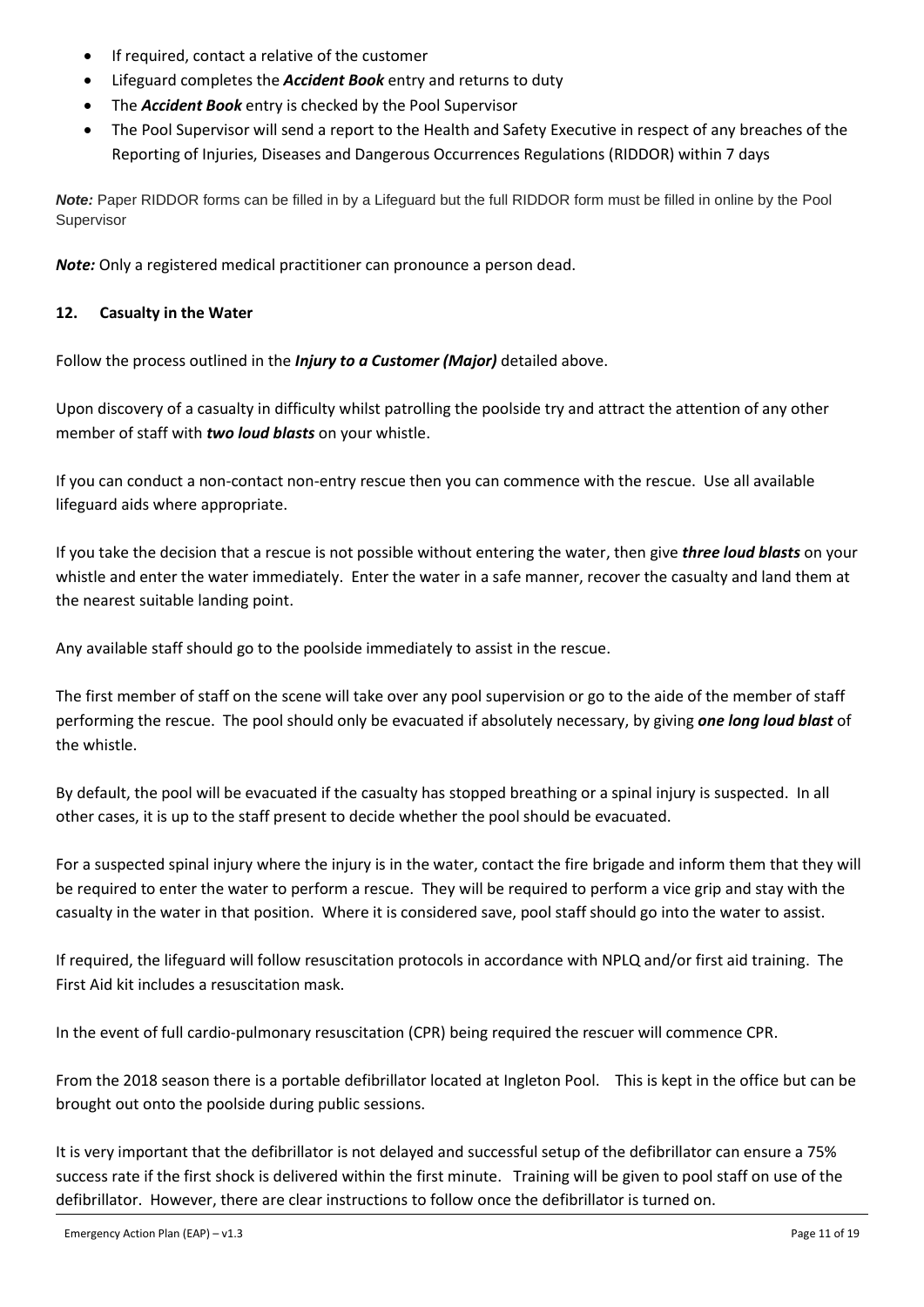No more pool admissions will be allowed until the Pool Supervisor or Pool Assistants give the all clear.

It is essential that the defibrillator is checked by the Pool Supervisor on a weekly basis and the log book filled in to ensure that the defibrillator's internal check has taken place and that the defibrillator is fully functional, including a check that all equipment required is present in case of an emergency. There should be adult pads and paediatric pads in the pack and these should be within their expiry date.

#### <span id="page-11-0"></span>**13. Overcrowding**

The maximum bather numbers (people in the swimming pool) must never be exceeded and numbers must be monitored by staff in the Pool Office/Pay Kiosk and poolside staff.

For safety purposes, the maximum number of people allowed for General Public sessions in the pool at any one time is 50. To prevent overcrowding, Swimming Pool staff reserve the right to limit the length of customer time in the pool.

On occasions where only one lifeguard is on duty then the maximum number of people in the pool can be reduced to 25 (twenty five).

The pool does have the right to issue coloured wrist bands (Blue, Green, Red and Yellow) to customers on exceptionally busy periods such as Bank Holidays. This is the control mechanism that allows the lifeguard and Pool Staff the right to control the maximum number of bathers in the water at any time.

Lifeguards have the right to ask bathers to get out of the pool if they feel that it is overcrowded and there is a risk to customer safety.

Adult Members Sessions bathers load are limited to 12 swimmers per session as from the 2021 season to prevent overcrowding during lane swimming.

#### <span id="page-11-1"></span>**14. Disorderly Behaviour**

The *Disciplinary Book* must be completed to document and occurrences of disorderly behaviour. It is through this reporting mechanism that further action can be taken, especially in the case of repeat offenders.

Any incidents of disorderly behaviour within the pool or around poolside that may detract the attention of pool staff away from their primary duties of pool supervision must be addressed. Assistance from other staff will be requested as soon as the member of staff feels that their attention is being drawn away from their primary duties.

All cases of assault on staff or volunteers are considered to be serious and offenders are normally prosecuted. In cases of assault staff should:

- Positively identify the offender and, if possible, obtain an independent witness.
- As soon as possible (bearing in mind the requirements of pool supervision) leave the poolside and return to the Pool Office/Pay Kiosk and write out a full report / account of the incident with names and addresses of any witnesses in the *Disciplinary Book*.
- The Pool Supervisor or Pool Assistant will contact the Police, obtain the name and address of the offender and obtain statements from any witnesses for the Police to deal with.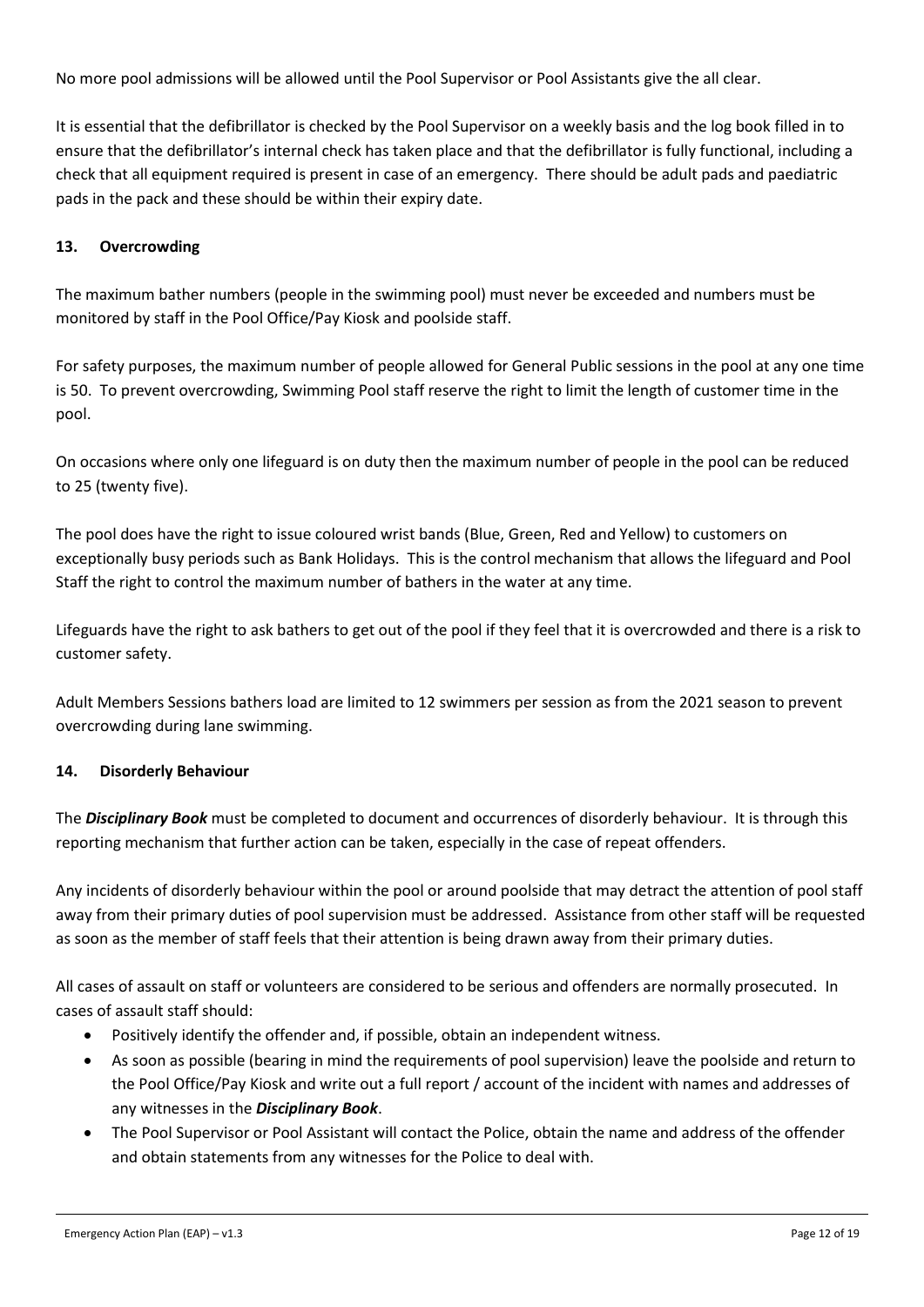In cases of verbal abuse directed at staff or volunteers, staff should:

- Politely request the offender leaves the pool premises.
- Identify the offender.
- As soon as possible (bearing in mind the requirements of pool supervision) leave the poolside and return to the Pool Office/Pay Kiosk and write out a full report / account of the incident with names and addresses of any witnesses in the *Disciplinary Book.*
- Report the incident to the Pool Supervisor.
- Consider any sanctions, including the right of the Pool Supervisor in conjunction with the Pool Management Committee to issue a written warning, to revoke any memberships, or refuse entry to the pool premises for the remainder of the season.

#### <span id="page-12-0"></span>**15. Body Fluids in the Pool**

There are four body fluids dealt with in this procedure:

- Blood
- Vomit
- Solid Stool
- Diarrhoea

*Note:* Whilst dealing with any body fluids always wear the correct Personal Protective Equipment (PPE). All PPE must be cleaned and/or disinfected thoroughly after use.

Because of the health risks involved, a lifeguard or member of staff who sees that there is a pool contamination, must act in an appropriate manner as quickly as possible to restrict the effects of this contamination.

#### <span id="page-12-1"></span>**15.1 Blood**

Blood releases are the lowest level of contaminant as hypochlorous acid (HCIO – forms when chlorine dissolves in water) or chlorine (Cl) rapidly kills off any pathogenic (harmful) bacteria including Hepatitis and HIV.

If the amount of blood released into the pool is a large amount, clear the pool of bathers. Stop further admissions, increase the free chlorine level in the pool to 5.00 ppm or mg/litre, via the dosing unit (see separate procedure in the *Plant Operating Procedures (POP)* for adjusting free chlorine level).

Record the time and date of the contamination in the *Pool DIary* and the *Plant Operator Diary.*

Once the free chlorine level is reached and the blood dispersed, the pool should be allowed to return to the normal parameters before re-opening.

*Note: max. safe free chlorine of 4.00 ppm and a pH range of 7.2 – 7.6, ideally 7.3*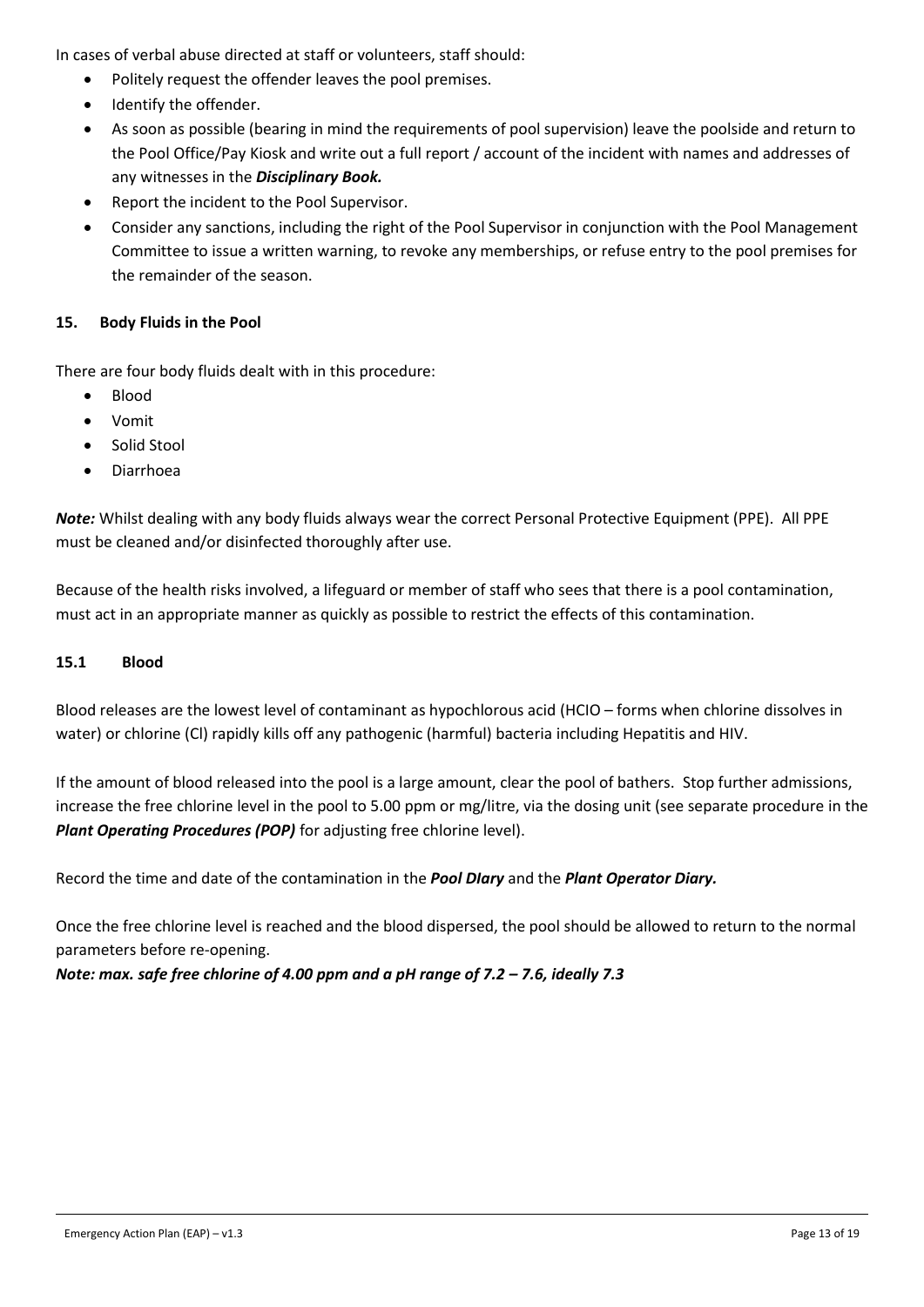#### <span id="page-13-0"></span>**15.2 Vomit**

Vomit tends to be undigested foods from swimmers who have recently eaten. It is unsightly and as much as possible needs removing. As with blood, the proper chemical environment will destroy harmful germs.

Upon discovering or seeing someone vomit into the pool remove all bathers from the pool.

On most occasions vomit is introduced by babies or young children. If possible, speak to the customer responsible for the vomit, or any parent or supervising adult, and ask them if they or the child responsible for the vomit has had any gastro-intestinal infection (vomiting bugs or diarrhoea). If they have you must follow the same course of action for Diarrhoea in the pool.

If the amount is large, suspend swimming until the vomit is removed or dispersed and the free chlorine is raised up to 4.00ppm, via the dosing unit.

Using whatever is available, remove as much as possible from the pool. A toilet is the best place to dispose of the contaminant.

Inform all pool staff of the situation.

Record the time and date of the contamination in the *Pool Office Diary* and the *Plant Operator Diary.*

Only return the pool to normal operating parameters when you are completely satisfied that the previous contamination has been dealt with and that it is no longer a health risk to the Staff and customers.

Disinfect whatever equipment was used to remove the contaminant.

#### <span id="page-13-1"></span>**15.3 Solid Stool**

Solid stools are usually an accident by smaller children and only present a visual hazard, but should still be removed as soon as possible.

If a solid stool is identified the specific area should be vacated. Bathers should be moved to another area of the pool or requested to vacate the water whilst the problem is being attended to. Remove with a pool net and the contaminant disposed of down the toilet.

If the stool is runny, the pool should be cleared of bathers immediately and strongly advise all customers to properly clean themselves in the showers using shampoo and/or soap. If possible, using whatever is available, remove as much as possible from the pool before it disperses and disposed of down the toilet.

Turn the free chlorine to the top of its operating scale (5.00 ppm).

Record the time and date of the contamination in the *Pool Office Diary* and the *Plant Operator Diary.*

Test the water and if the free chlorine and pH levels are within normal parameters, then this is sufficient.

Disinfect whatever equipment was used to remove the contaminant.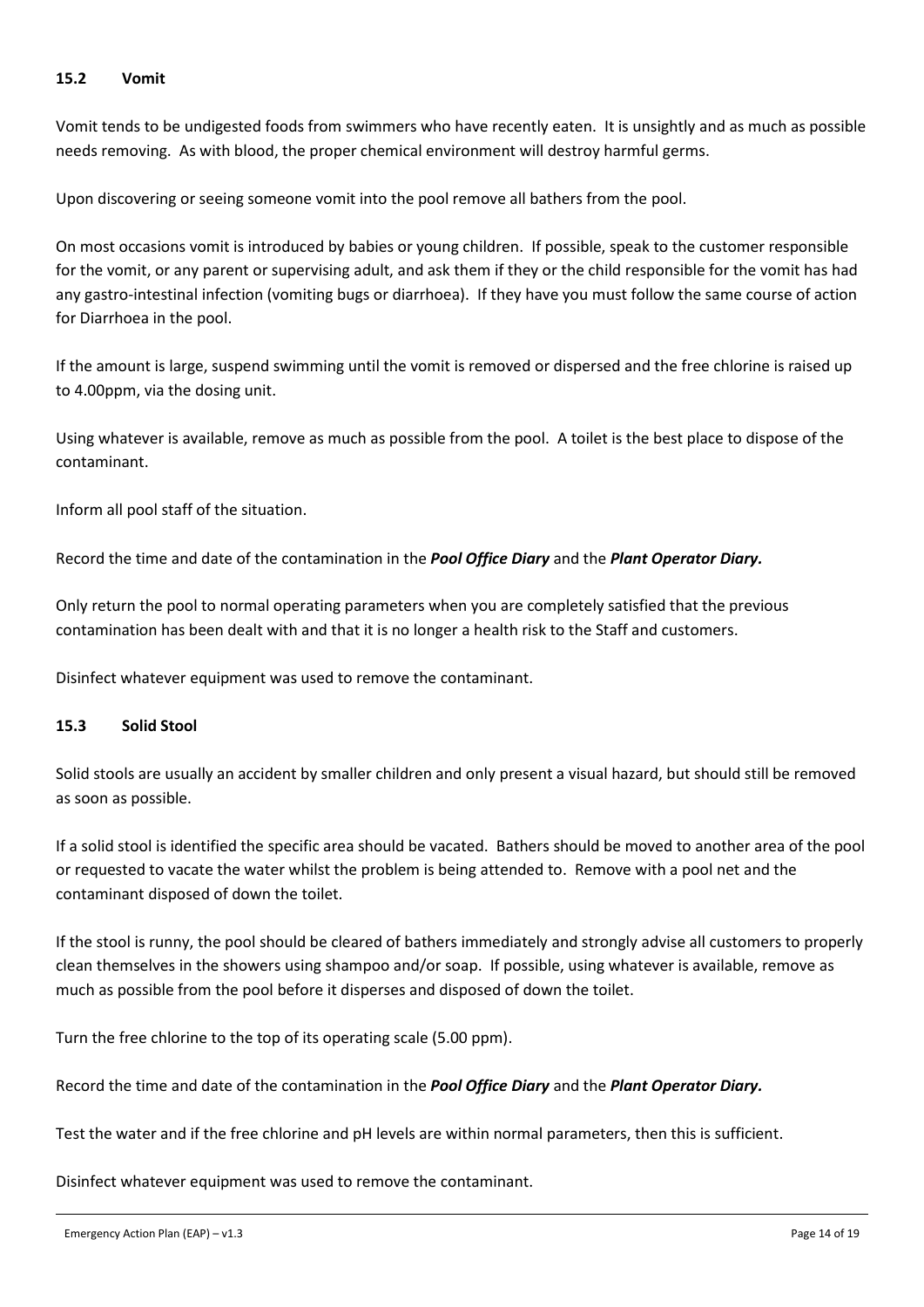#### *Note: max. safe free chlorine of 4.00 ppm and a pH range of 7.2 – 7.6, ideally 7.3*

#### <span id="page-14-0"></span>**15.4 Diarrohea**

Diarrhoea is caused by a gastro-intestinal infection. The micro-organism which cause diarrhoea are usually killed by hypochlorous acid (free chlorine), however two organisms Crytosporidium and Giardia are resistant to chlorine, therefore can only be removed by effective filtration and flocculation/coagulation.

With any diarrhoea release in a swimming you must clear the pool of bathers immediately. Strongly advise all customers to properly clean themselves in the showers using shampoo and/or soap.

The pool must be vacuumed and swept.

Turn the free chlorine to the top of its operating scale (5.00 ppm) and allow the pool to turn over 6 times (using a coagulant). This procedure could take up to 24 hours. Due to the limitations of the dosing system you will have to shock dose the pool. The coagulant is not automatically dosed, this is a manual process. Do not put the pool cover on; this will help any surface removal of any bacteria (if present).

Inform all pool staff of the situation.

Record the time and date of the contamination in the *Pool Office Diary* and the *Plant Operator Diary.*

Regularly test the free chlorine levels of the pool to ensure efficient disinfection are maintained. The corner by the plant room door is the best place to test the water quality, to ascertain the chlorine levels of the pool (it should be at least 4.00ppm). It is unlikely to reach these levels within the first few hours of contamination. The important issue is to ensure good filtration for the period of contamination. Ensure the pool pumps are turned up to maximum.

After the pool water has been turned over 6 times, perform a full backwash on the filters, once the free chlorine is reduced below 4.00 ppm the pool can be re-opened. This includes cleaning out strainer baskets for the pumps.

Only return the pool to normal operating parameters when you are completely satisfied that the previous contamination has been dealt with and that it is no longer a health risk to the Staff and customers.

#### <span id="page-14-1"></span>**16. Lack of Water Clarity**

It is vital that all lifeguards and staff can clearly see the bottom of the pool in order that a bather can be seen in the event of an emergency. The following process will be followed in the event of poor water clarity:

- If the pool water becomes cloudy, clear the pool immediately and close the facility
- The member of staff or volunteer responsible for swimming pool maintenance must be informed immediately and their presence on site requested
- A water test will be undertaken and the plant will be checked for correct functioning. If appropriate remedial action can be taken then it should be
- If appropriate remedial action is not possible or is not effective soon enough; the member of staff or volunteer responsible for swimming pool maintenance and staff present must keep the facility closed until the problem has been rectified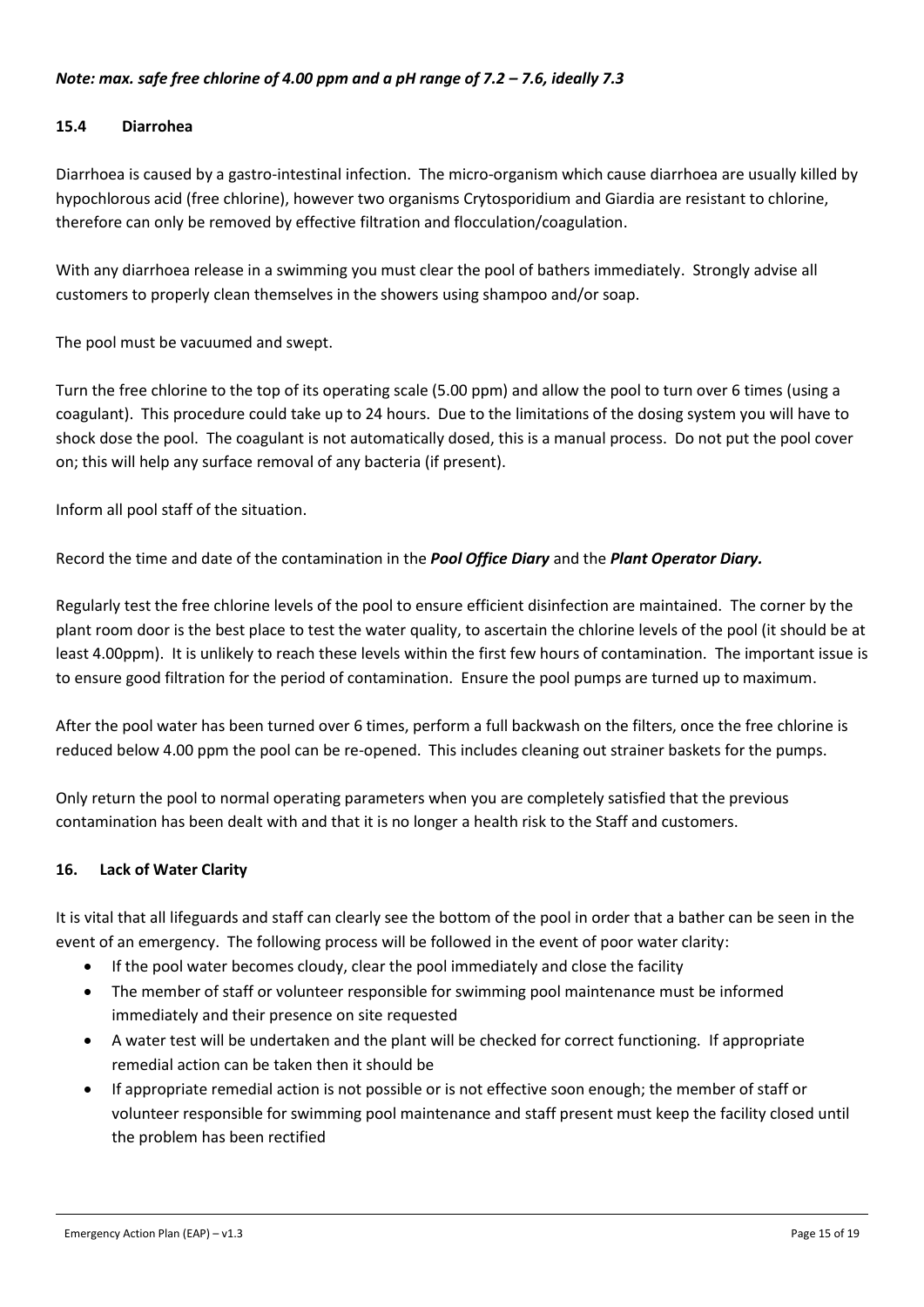• The pool will only be reopened and bathers allowed back in the pool once the water quality has improved sufficiently to enable staff to clearly view the pool bottom and a satisfactory chemical balance has been confirmed

#### <span id="page-15-0"></span>**17. Poolside Blood Spillages**

Upon notification or discovery, assess the amount and the location. If necessary, instruct customers to avoid the area.

Blood spillages on poolside can be initially wiped up with cloths. Safely dispose of the contaminated cloths immediately after use. If preferred, using a diluted bleach solution in a mop bucket, use to mop clean the contaminated area.

Use copious amounts of pool water after initial cleaning to disperse any remaining contamination ensuring that the dispersed liquid does not enter the pool.

#### <span id="page-15-1"></span>**18. Poolside Chemical Spillage (Minor)**

If you discover a chemical spillage, evaluate the situation. If the spillage is small and can be dealt with by staff, the following instruction should be carried out:

- Inform all pool staff of the situation.
- Try and ascertain what chemical it is and where it has come from.
- Once you have identified the chemical take the appropriate action see the appropriate COSHH sheet.
- Collect and wear relevant PPE for the hazard:
	- o Wellington Boot
	- o Overalls/Apron
	- o Gloves
	- o Face Mask
	- o Gas Mask
- Isolate the source to prevent escalation of the problem.
- Proceed with the clean up where appropriate.

| Liquid                                            |    | Powder                                            |
|---------------------------------------------------|----|---------------------------------------------------|
| Sprinkle on absorbent granules and allow them to  | 1. | Brush up the powder and using a shovel place into |
| soak up the spillage.                             |    | supplied bags.                                    |
| 2. Shovel granules up and place in supplied bags. | 2. | Attach a copy of the COSHH sheet of the chemical  |
|                                                   |    | to the bags.                                      |
| Attach a copy of the COSHH sheet of the chemical  |    |                                                   |
| to the bag.                                       |    |                                                   |

Note: Copies of the COSHH sheets can be found in the Pool Office/Pay Kiosk.

Any remaining residue should be washed down with a hose pipe.

*Note:* All pool chemicals can be safely washed into the sump with copious amounts of water without any adverse effects.

Store the sealed bags in a convenient location ensuring they are completely away from any other chemicals.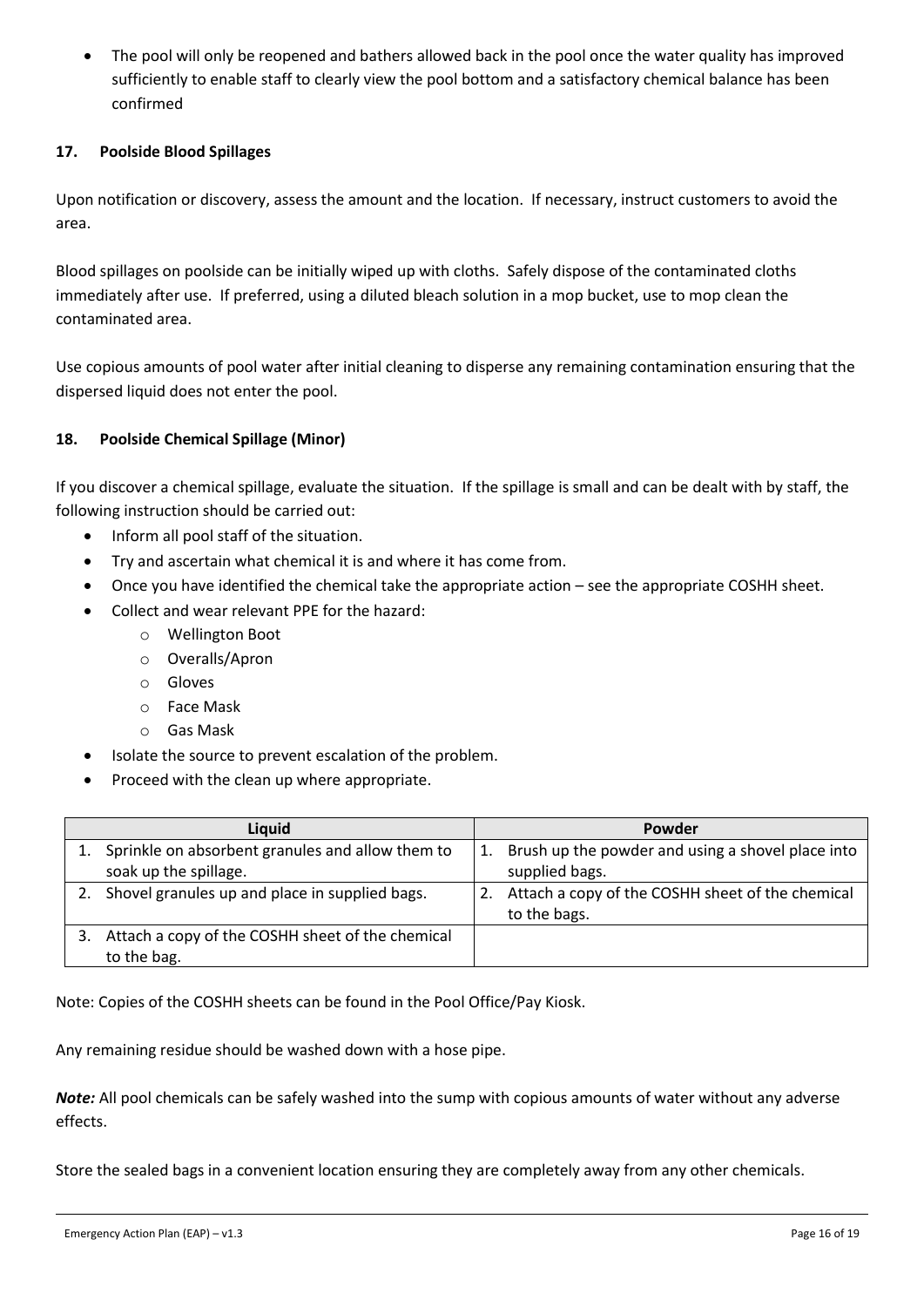If necessary, contact specialist chemical dumping contractors to remove the waste bags.

*Note:* As a result of the separation (acids and alkaline are kept in different physical locations) of chemicals onsite it is highly unlikely that a minor spill will create any chance of a cross contamination which may lead to the generation of Chlorine Gas.

#### <span id="page-16-0"></span>**19. Poolside Chemical Spillage (Major)**

Major spillages are usually confined to Hypochlorite or Polyaluminium Chloride as these are pumped through feed lines via the plant room into the pool water system. Major spills are usually caused by the splitting of one of these lines or by the breakdown of an injection point. It is usually apparent straight away exactly what the spill is. Bad handling of chemical bags, which if dropped can split releasing the contents, usually causes major powder spillages. However the bags are constructed from strong paper with a plastic liner to prevent accidental spilling.

*Note***:** If there is a likelihood that the chemical may mix with another chemical which could generate chlorine gas then evacuate the pool. Use the absorbent granules to prevent this happening if possible.

If you discover a chemical spillage, evaluate the situation. If the spillage is major but there is something that can be dealt with by staff, the following instruction should be carried out:

- Inform all pool staff of the situation.
- Try and ascertain what chemical it is and where it has come from.
- Once you have identified the chemical take the appropriate action see the appropriate COSHH sheet.
- Collect and wear relevant PPE for the hazard:
	- o Wellington Boot
	- o Overalls/Apron
	- o Gloves
	- o Face Mask
	- o Gas Mask
- Return to the spillage and try to isolate the cause to prevent further escape of the chemical (i.e. turn off supply pumps.
- If it is a liquid use the absorbent granules as a barrier to prevent the chemical spreading. Then pour on more to start soaking up the chemical.
- If you can contain the spillage, secure the area to allow the absorbent granules to soak up all the spillage.
- If the chemical has been soaked up shovel up all the granules and place in the supplied bags until collection is secured. Attach a copy of the COSHH sheet of the chemical to the bags.
- If you are satisfied that all the spillage has been cleared up hose down the area with copious amounts of water to neutralise any residue
- Contact the relevant chemical disposal company

*Note:* If the spillage enters the filter area in a large quantity, Yorkshire Water and the Environment Agency must be contacted immediately to alert them. If spillage enters the filter area in a large quantity then use the hose to try and dilute the spillage in the main drain by leaving it turned on in the filter area.

*Note:* If for whatever reason there is a requirement to empty large quantities of water from the pool then staff must contact Yorkshire Water to advise them that a large quantity of chlorinated water is being discharged. This does not include Backwash water.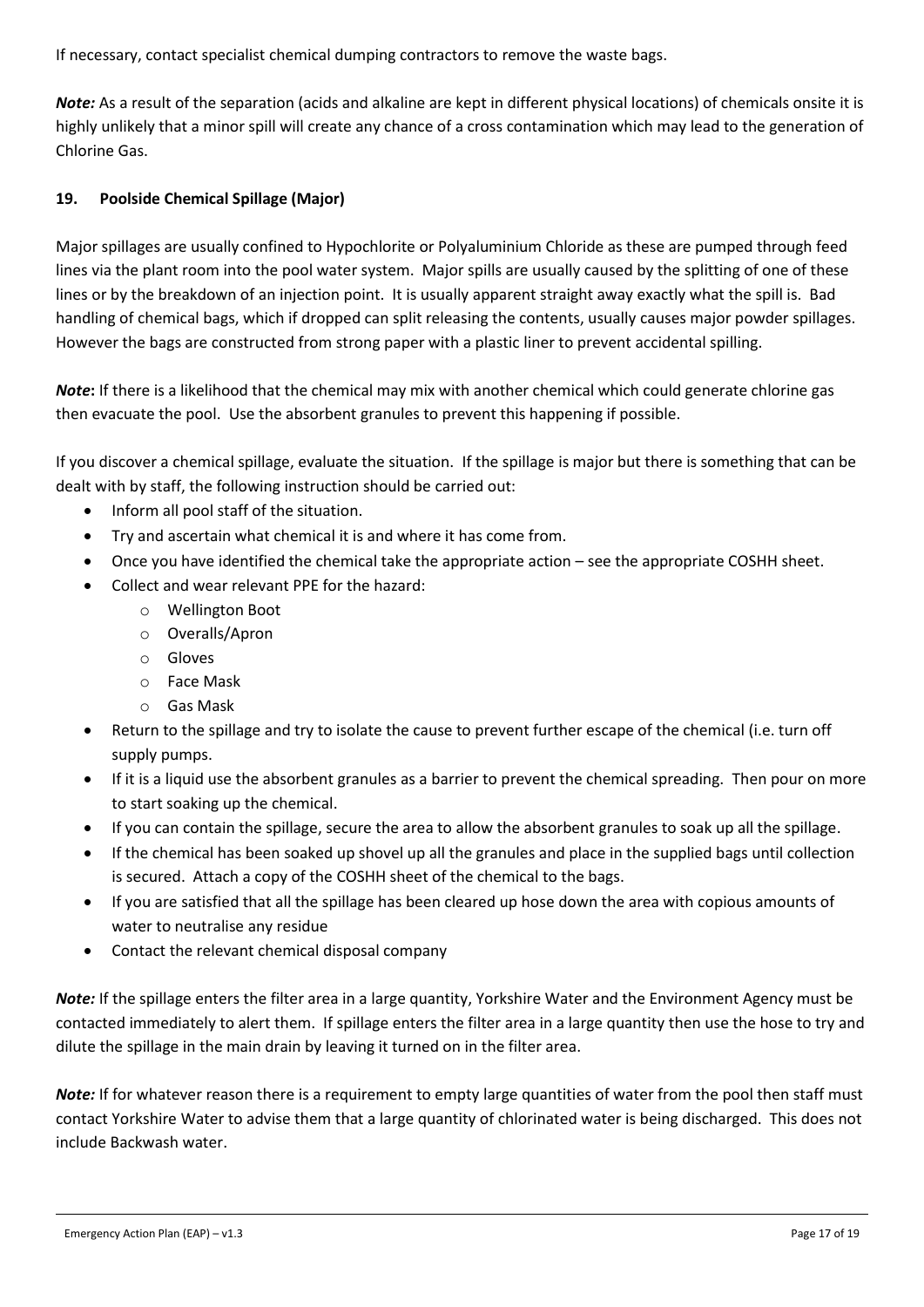#### <span id="page-17-0"></span>**20. Suspicious Package**

For the majority of its time the pool opens for relatively short session with the longest being 2½ hours. At the start and end of each Public Swim session, staff inspect the changing facilities and the general pool area to ensure that there is nothing out of the ordinary. This reduces the likelihood that any item would be left lying around for a period of time.

However, there may be an occasion when a customer leaves an item(s) lying around. In the vast majority of cases this will be nothing more than an item or a bag that a customer has forgotten. In this case, take the item to the Pool Office/Pay Kiosk where the pool staff can investigate/assess the item and log any lost property in the Lost Property Log (LPL).

If a member of staff does suspect that there is a suspicious package and that it is not an innocent item then they must follow the Pool Evacuation process as detailed below and the Bomb Threat process from *Step 2* onwards.

#### <span id="page-17-1"></span>**21. Bomb Threat**

If the pool has to be evacuated then follow the Pool Evacuation process detailed above.

If the threat is serious then evacuate the pool immediately regardless of any timescale for an explosion that the caller may have given.